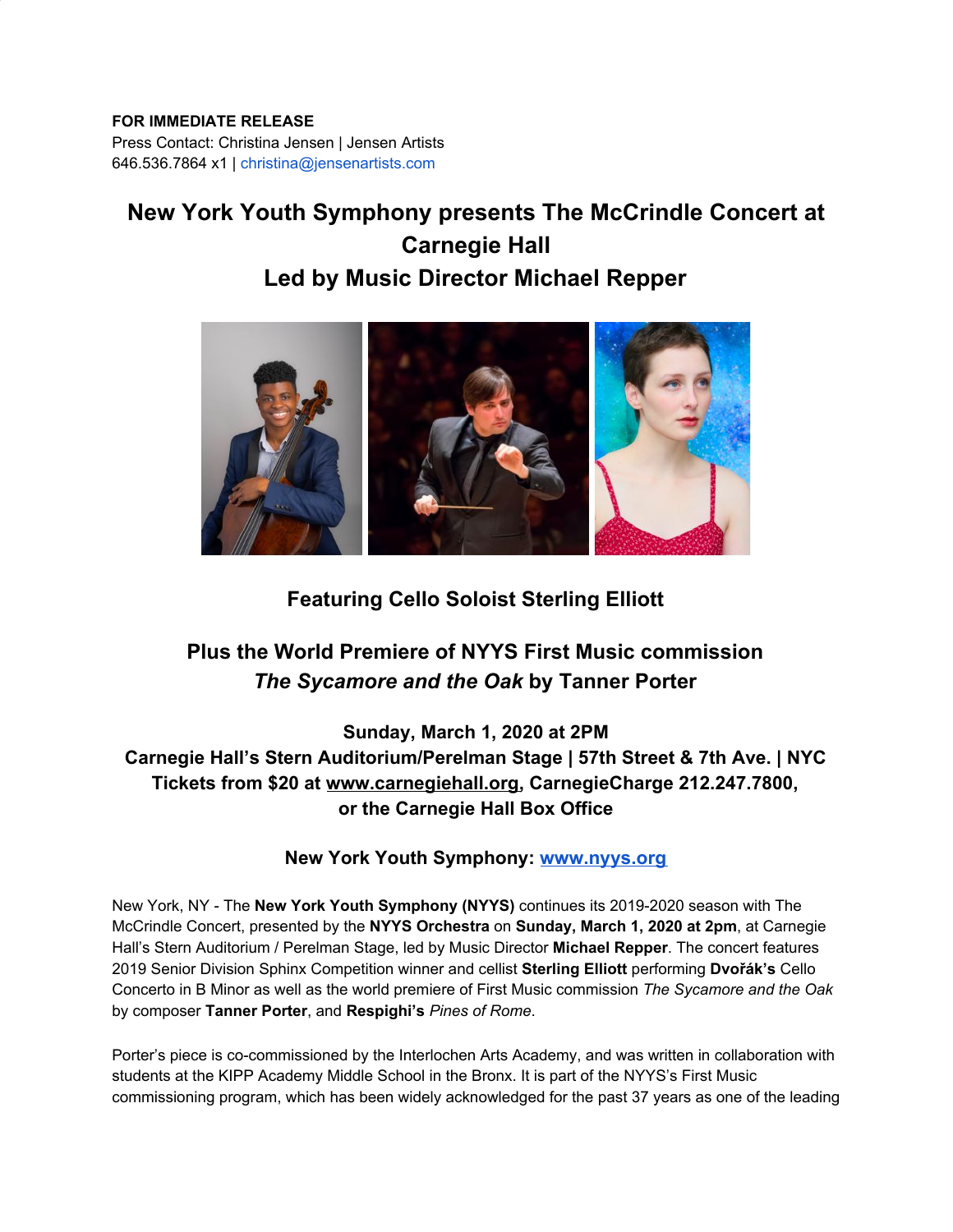forces in the United States for bringing the work of gifted young composers to public attention. The NYYS has commissioned over 160 original works for orchestra, chamber music, and jazz through First Music since 1984.

*The Sycamore and the Oak* is inspired by a story of two trees that have grown near each other for many years, a sycamore and an oak. Porter writes of the process of writing the work, "In a lesson on musical storytelling, I wrote three themes for string quartet (the material for this piece). Each segment represented some potential facet of the tree's growth and lives. The students were asked to order the segments in a way they felt told the story they liked best, and to express what extra-musical associations caused them to create this narrative. The three parts of this orchestral piece are ordered as the students preferred."

Music Director Michael Repper says, "In addition to performing beloved standard repertoire by Dvořák and Respighi, the New York Youth Symphony reaffirms its unparalleled commitment to new music at this concert, premiering a thrilling tone poem by Tanner Porter, who is lauded for her expansive, lyrical writing. This concert showcases an extremely wide range of orchestral color, and will be a treat for the audience. With exceptional talent and energy, the New York Youth Symphony is one of the most special ensembles in the country. I am proud to share the stage with such gifted young musicians."

**Tanner Porter** is a composer-performer, songwriter and visual artist from California. In her "original art songs that are by turns seductive and confessional" (Steve Smith, *The New Yorker*), Porter's passion for storytelling manifests in her setting of original poetry; her love for the cross-mingling of art forms often brings her to incorporate her own artwork into scores and performances. Her work has been performed on such programs as New Music Detroit's Strange Beautiful Music 9, by Miami-based chamber orchestra Nu Deco Ensemble with conductor Jacomo Bairos, at the 2018 New Music Gathering, and at Carnegie's Weill Recital Hall; recent orchestral works have been performed by the Albany Symphony with conductor David Alan Miller (commissioned for the 2019 American Music Festival and written in collaboration with librettist Vanessa Moody), by the Mannes American Composers ensemble with conductor Michael Repper, and by the Yale Philarmonia with conductor Julian Pellicano. Porter was one of 14 composers commissioned for the 2020 opera *Magdalene,* which premiered on the Prototype Festival at the HERE Arts Center, featuring Danielle Birrittella and Ariana Daub with direction by Zoe Aja Moore. Porter is a recent recipient of the American Academy of Arts and Letters Charles Ives Scholarship. She has attended the Djerassi Resident Artists Program, Gabriela Lena Frank Creative Academy of Music, Avaloch Farm Music Institute, and Norfolk Chamber Music Festival, and is attending the Aspen Music Festival this season. Her most recent album, *The Summer Sinks,* can be heard on all streaming platforms. Porter received a Bachelors in Music Composition from the University of Michigan's School of Music, Theatre and Dance, where she studied with Evan Chambers, Kristin Kuster, and Michael Daugherty. She received her Masters in Music Composition from the Yale School of Music, where she studied with Hannah Lash, Christopher Theofanidis, Aaron Jay Kernis and David Lang.

Cellist **Sterling Elliott** has soloed with the New York Philharmonic, the Cleveland Symphony Orchestra, Virginia Symphony Orchestra, the Hilton Head Symphony Orchestra, the South Bend Symphony Orchestra, the New World Symphony, the Buffalo Philharmonic Orchestra, the San Francisco Chamber Orchestra, and many more as well as a performance at the 2019 World Economic Forum in Davos, Switzerland. In 2015 and 2016, Elliott performed a 7-week national tour with the Sphinx Virtuosi, and in 2018 was a featured soloist on tour including a performance at Carnegie Hall. He began his cello studies at the age of three and made his solo debut at the age of seven when he became the first-place Junior Division winner of the PYO Concerto Competition. Other notable accomplishments include 1st place in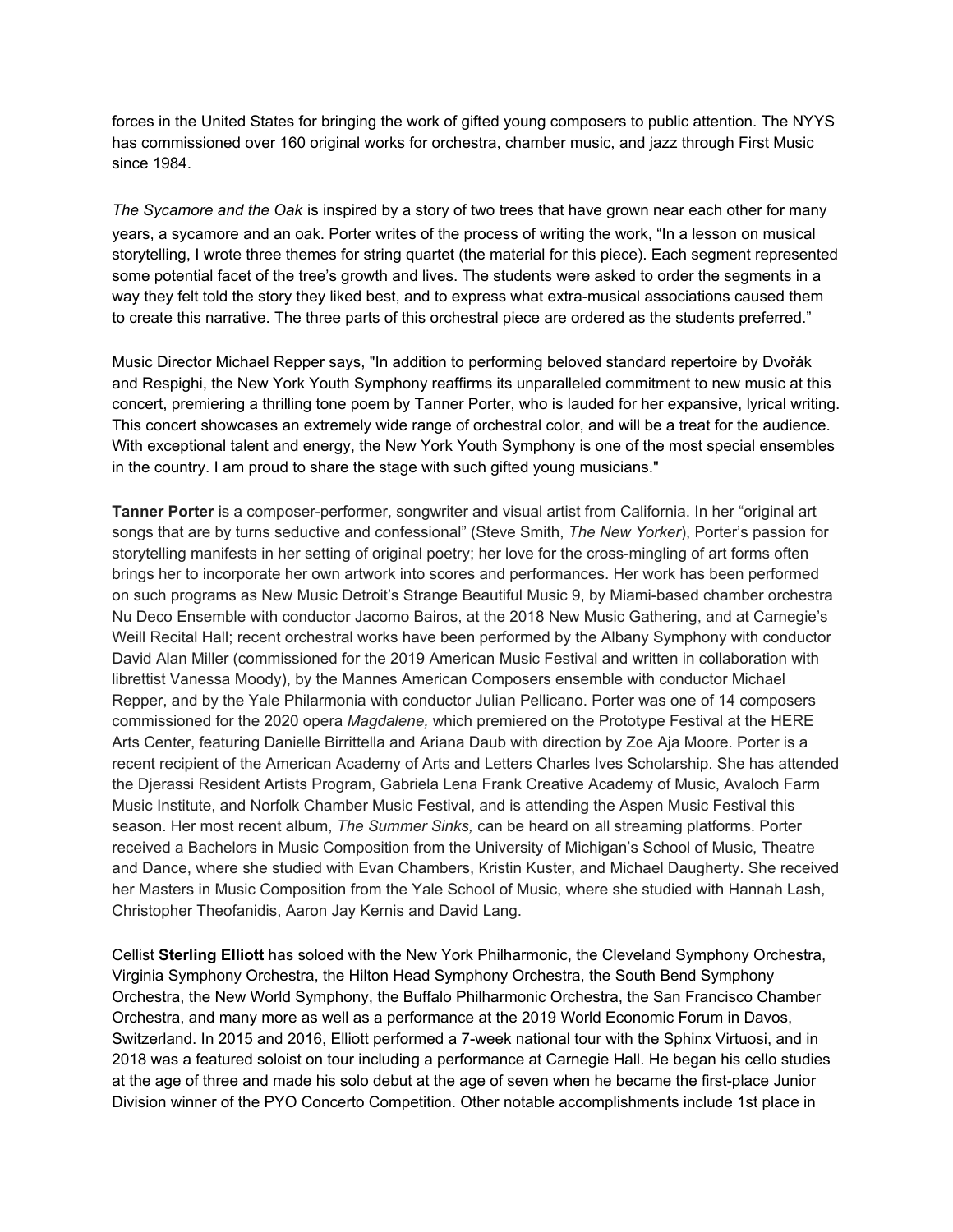2019 National Sphinx Competition Senior Division, 2019 Camerata Artists International Competition, grand prize in the First Presbyterian Young Artist Competition, 1st place in the 2014 Sphinx Competition, 2014 Richmond Symphony Concerto Competition, and more. Sterling Elliott has enjoyed the honor of performing for cellist Yo-Yo Ma and also performing alongside recording artist Jennifer Hudson. He currently studies with Joel Krosnick at the Juilliard School working toward an undergraduate degree in cello performance where he is a proud recipient of a Kovner Fellowship.

**Michael Repper** is an emerging conductor of classical music, jazz, pops, and musical theater. A graduate of Stanford University, he recently completed his doctoral residency at the Peabody Conservatory of Music as a student of Gustav Meier and his longtime mentor, Marin Alsop. Repper was the Peabody Institute-Baltimore Symphony Orchestra Conducting Fellow for two seasons, and continues to work with the Peabody Institute ensembles. He holds leadership positions in several music organizations in the Baltimore area. He is currently Music Director of both the Northern Neck Orchestra and Baltimore Basilica, Assistant Conductor of the Concert Artists of Baltimore, and New Music Consultant for the Baltimore Symphony Orchestra. Michael Repper's international performances include a recent debut with the São Paulo Symphony Orchestra in Brazil, masterclasses with the Artes Nazionale Orchestra in Florence, Italy, and performances in Australia.

#### **Up Next for the NYYS Orchestra:**

The 2019-2020 NYYS Orchestra season concludes on **Sunday, May 24, 2020 at 2 pm**, with The Spring Concert, featuring pianist **Michelle Cann** making her Carnegie Hall debut in the first performance of **Florence Price's** Piano Concerto in One Movement at Carnegie Hall. The program also includes the world premiere of First Music commission *Obliviana* by **Patrick O' Malley** and **Mahler's** 1st Symphony, the "Titan." Michelle Cann is appearing as part of the Roy and Shirley Durst Debut Artist Series, now in its 35<sup>th</sup> year.

#### **About the New York Youth Symphony:**

The New York Youth Symphony educates and inspires young musicians through its **Orchestra**, **Jazz, Chamber Music, Composition**, **Musical Theater Composition**, **Conducting**, and **First Music** commissioning programs. This season includes seven world premieres of new works commissioned through the First Music program, composed for the Orchestra, Jazz, and Chamber Music ensembles.

Founded in 1963, the NYYS is internationally recognized for its award-winning and innovative educational programs for talented young musicians. As the premier independent music education organization for ensemble training in the New York metropolitan area, the NYYS has provided over 6,000 music students unparalleled opportunities to perform at world-class venues including Carnegie Hall, Jazz at Lincoln Center, National Sawdust, Joe's Pub, and TheTimesCenter, and to study with world-renowned artists. Beyond the instruction from accomplished musicians, students gain valuable life skills — commitment, discipline, focus, collaboration — and friendships that last a lifetime.

The NYYS is committed to partnering with traditionally underrepresented communities to create pathways for young people to find their way to music, and to a life in music. These community partnerships go beyond the stage to in-school residencies, free community concerts, and family involvement, and make music accessible to a wider and more diverse audience. The NYYS partners with organizations including the **Harmony Program**, **Harlem School for the Arts**, **SongSpace**, **Maestra**, **the Youth Orchestra of**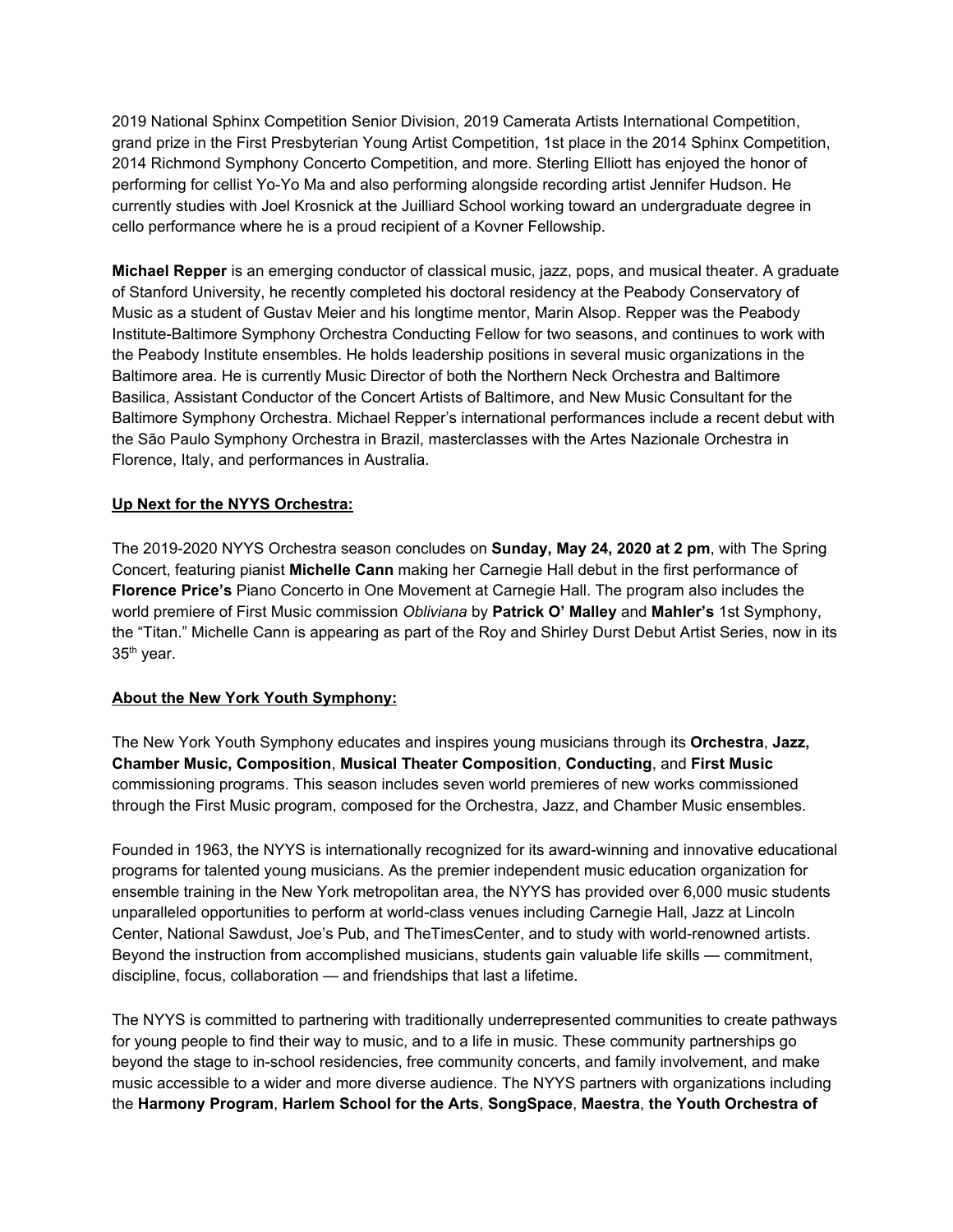**St. Luke's**, **Interlochen Arts Academy**, **BMI** and **ASCAP**, plus offers fellowships to its current students and alumni/ae through the **Vargas-Vetter/Ukena**, **Van Lier**, and **Orpheus Arts Management** programs.

Executive Director **Shauna Quill** explains, "The New York Youth Symphony is proud of its 57-year history of providing outstanding music education to students through its six outstanding programs. We are committed to broadening access to the arts through our partnerships across the city as well as through fellowships which support students as they navigate the pathway towards college and perhaps a career in the arts. NYYS students and alumni become part of a community of musical citizens who engage with the arts for a lifetime."

#### **NEW YORK YOUTH SYMPHONY 2019-2020 PERFORMANCE CALENDAR Tickets & Information: [www.nyys.org/events](https://u7061146.ct.sendgrid.net/wf/click?upn=84Em28S1K9SvtzcUtu04EvrLdhrhz0RQ6YNkHwQNHxWFJGJNK3QN28wLTPw3yGLi_DruDjhchMBr5xQkz3h1qcOnjZc-2BCsAVhraQ7DxYhbA2-2BHLQf-2BHKWaWi2FTM7QHo-2Fd7eCMDRMAhfd2mcWSs-2FpzNW9MmuPwV7rH-2FbDd7DdSSbN6WtnzdtpczzZYGBUh82PIaW82Ujzw9mjfrJhx5JA7tDLL7-2BC4ArAXyV-2BsoWmekED9l7GftRwv76ZEuZbCI1DTYH0K3oNyip4vtJxAsDZRk7FxBUty6ZOVBtgHFHe7YQ-2BcOfDYTxmY9kZIs1Rs1uwWQVE3kYpD2Gjv5QIA3YjkMaLcLbLmckDONORf3JB6br61e-2BY9N-2F1rlADwKOv2vkwCQTiAQLs3MzkzZIvtfI5BKPp77AY0JdZlBQvAaxa2Ks-3D)**

**ORCHESTRA Michael Repper**, Music Director

### **Season Opening Concert** Stern/Perelman at Carnegie Hall Sunday, November 17, 2019 at 2 PM **Joan Tower***: Fanfare for the Uncommon Woman* No. 1 (Carnegie Hall premiere) **Beethoven:** Piano Concerto No. 1 in C Major, op. 15 with **Harmony Zhu**, piano (Roy & Shirley Durst Debut Artist) **Marco-Adrián Ramos:** *Rehén de tus labios, o Escena de telenovela* (First Music world premiere) **Rimsky-Korsakov:** *Scheherazade*, op. 35

#### **The McCrindle Concert**

Stern/Perelman at Carnegie Hall Sunday, March 1, 2020 at 2 PM **Dvořák:** Concerto for Cello and Orchestra in B minor, op. 104 with **Sterling Elliott**, cello **Tanner Porter:** *The Sycamore and the Oak* (First Music commission and world premiere) **Respighi:** *Pines of Rome*

#### **The Spring Concert**

Stern/Perelman at Carnegie Hall Sunday, May 24, 2020 at 2 PM **Patrick O' Malley:** *Obliviana* (First Music commission and world premiere) **Florence Price:** Piano Concerto in One Movement with **Michelle Cann**, piano (Carnegie Hall premiere, Roy & Shirley Durst Debut Artist) **Mahler:** Symphony No. 1, "Titan"

#### **JAZZ**

**Andy Clausen**, Director **"Fun Ride": Swinging Through the Ages** Monday, December 3, 2019, at 7:30 & 9:30 PM at **Dizzy's Club, Jazz at Lincoln Center Matt Horanzy**: *One Batch, Two Batch* (First Music commissioned world premiere) Soloist: **Matt Wilson,** drums